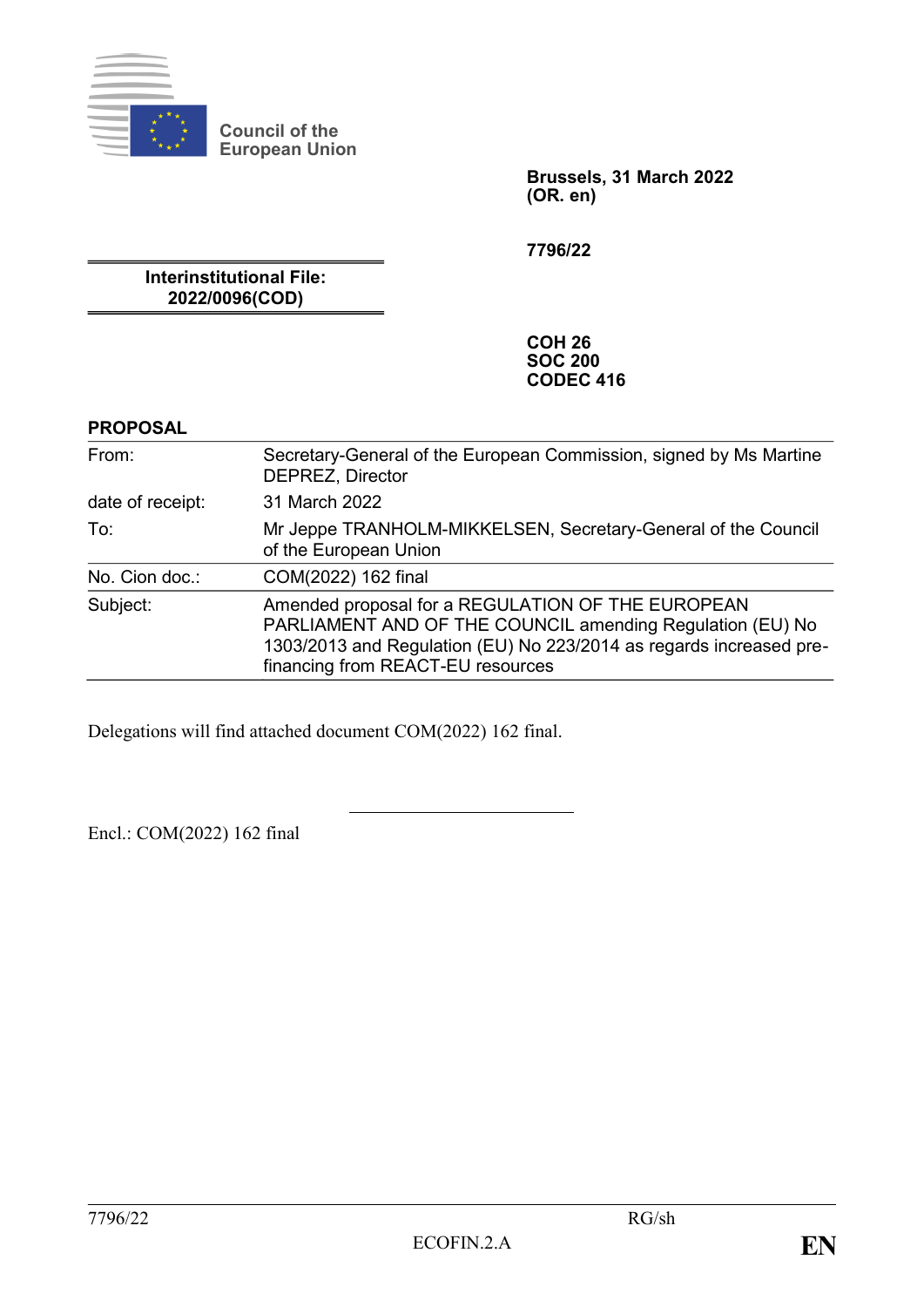

EUROPEAN **COMMISSION** 

> Brussels, 31.3.2022 COM(2022) 162 final

2022/0096 (COD)

Amended proposal for a

## **REGULATION OF THE EUROPEAN PARLIAMENT AND OF THE COUNCIL**

**amending Regulation (EU) No 1303/2013 and Regulation (EU) No 223/2014 as regards increased pre-financing from REACT-EU resources**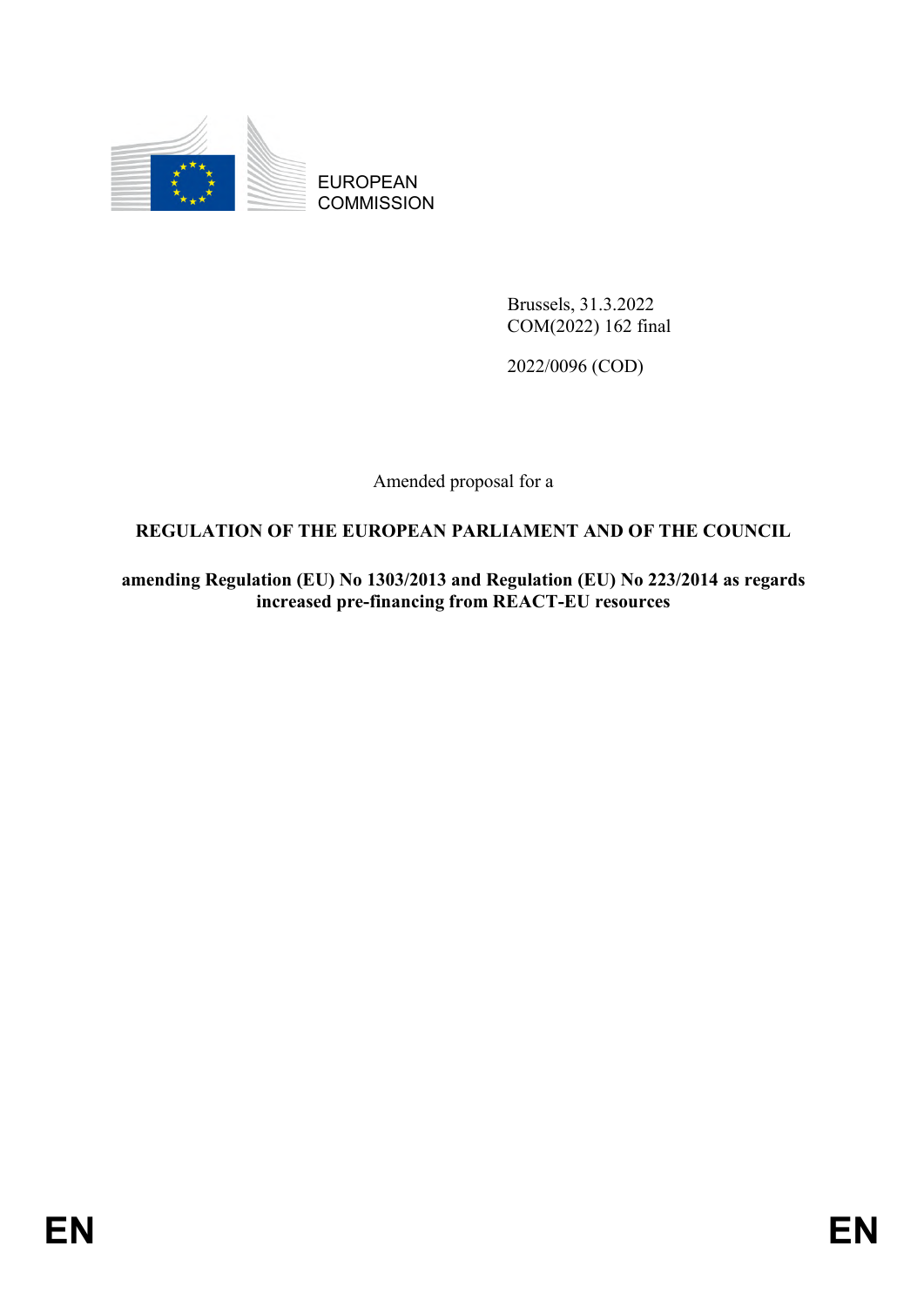## **EXPLANATORY MEMORANDUM**

## **1. CONTEXT OF THE PROPOSAL**

#### **• Reasons for and objectives of the proposal**

On 23 March 2022, the European Commission adopted a legislative proposal to amend Regulations (EU) No 1303/2013 and (EU) No 223/2014 to provide for exceptional and targeted changes in response to the invasion of Ukraine by the Russian Federation and the subsequent impact on the European Union and several of its eastern regions in particular.

This proposal was to provide additional initial pre-financing for 2014-2020 programmes supported by cohesion policy funds and the Fund for European Aid to the Most Deprived (FEAD), to be paid under REACT-EU, financed by the European Recovery Instrument "NextGenerationEU".

The Commission had already taken action to assist Member States in this regard, via its Cohesion's Action for Refugees in Europe (CARE) proposal of 8 March 2022.

At its meeting on 24-25 March 2022, the European Council discussed the Russian military aggression against Ukraine and, in its conclusions of the meeting, invited the Commission "to work on additional proposals to reinforce EU support" so as "to ensure that EU funding for refugees and their hosts can be mobilised rapidly".

To address this invitation, the Commission is bringing forward this proposal, amending its legislative proposal of 23 March 2022. Since one of the most effective methods of mobilising funding rapidly is to make use of "simplified costs options", which enable easier and quicker implementation of cohesion policy funds while also reducing the administrative burden, this proposal therefore creates a new unit cost. Member States can use this new unit cost to facilitate the financing of basic needs and support of persons granted temporary protection in accordance with Council Implementing Decision (EU) 2022/382 in all Member States where such a person is present. The unit cost may be used for a maximum of 13 weeks in total, starting from the date of arrival of the person in the European Union.

#### **• Consistency with existing policy provisions in the policy area**

The amended proposal is consistent with the overall legal framework established for the European Structural and Investment Funds and is limited to targeted and exceptional amendments of Regulations (EU) No 1303/2013 and (EU) No 223/2014. The proposal also complements the preceding amendment proposal to this regulation under the Commission's CARE proposal of 8 March 2022 as well as all other measures aimed at addressing the current unprecedented situation.

#### **• Consistency with other Union policies**

The proposal is limited to targeted and exceptional amendments of Regulations (EU) No 1303/2013 and (EU) No 223/2014 and maintains consistency with other Union policies.

## **2. LEGAL BASIS, SUBSIDIARITY AND PROPORTIONALITY**

## **• Legal basis**

The proposal is based on Articles 175(3) and 177 of the Treaty on the Functioning of the European Union.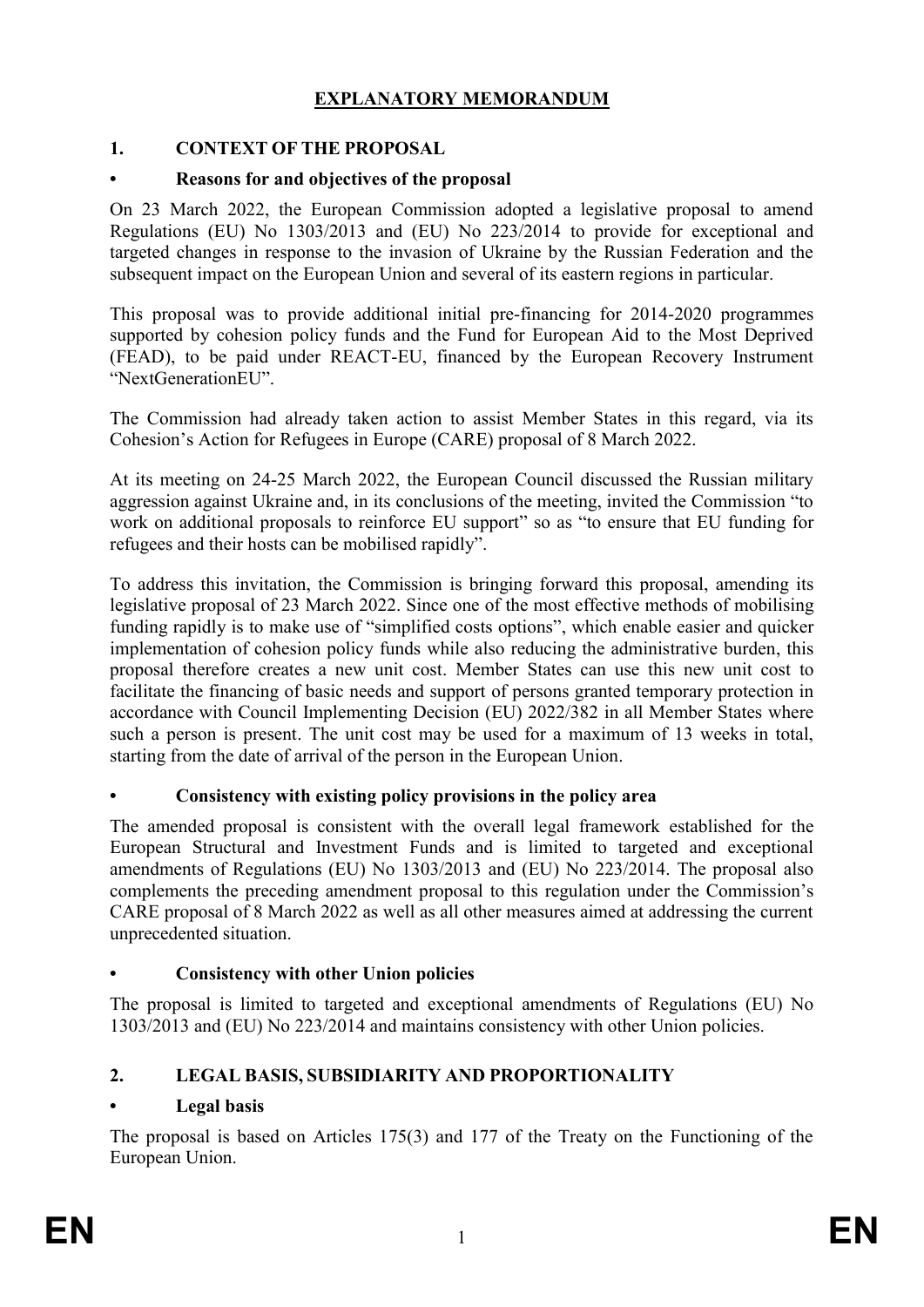### **• Subsidiarity (for non-exclusive competence)**

Since addressing the challenges created by very high arrivals of those fleeing Ukraine cannot be sufficiently achieved by the Member States alone and can therefore be better achieved at Union level, the Union may provide for an increased amount of pre-financing to be paid out under REACT-EU and provide for a new unit cost simplified cost option, in accordance with the principle of subsidiarity as set out in Article 5 of the Treaty on European Union.

#### **• Proportionality**

The proposal is an exceptional and targeted change not going beyond what is necessary to achieve the objective of providing for an increased amount of pre-financing to be paid out under REACT-EU and providing for a new unit cost to support measures to address migratory challenges as a result of the military aggression by the Russian Federation and to alleviate the corresponding burden on public budgets to enable in turn mobilising investment in response to the widespread public health crisis affecting the growth of regions.

#### **• Choice of the instrument**

A Regulation is the appropriate instrument to provide for an increased amount of prefinancing to be paid out under REACT-EU and for the creation of a new unit cost needed to address these unprecedented circumstances.

#### **3. RESULTS OF EX-POST EVALUATIONS, STAKEHOLDER CONSULTATIONS AND IMPACT ASSESSMENTS**

#### **• Ex-post evaluations/fitness checks of existing legislation**

 $N/A$ 

## **• Stakeholder consultations**

The proposal follows high level exchanges with other institutions and Member States. A public consultation is not required given that there is no need for an impact assessment.

## **• Collection and use of expertise**

 $N/A$ 

## **• Impact assessment**

An impact assessment has been carried out to prepare the proposal for Regulations (EU) No 1303/2013 and (EU) No 223/2014. This current targeted change to respond to a critical situation does not require a separate impact assessment.

## **• Regulatory fitness and simplification**

N/A

## **• Fundamental rights**

 $N/A$ 

## **4. BUDGETARY IMPLICATIONS**

The proposed modification to the Commission's proposal of 23 March 2022 does not involve any change to commitment appropriations under the 2021-2027 MFF.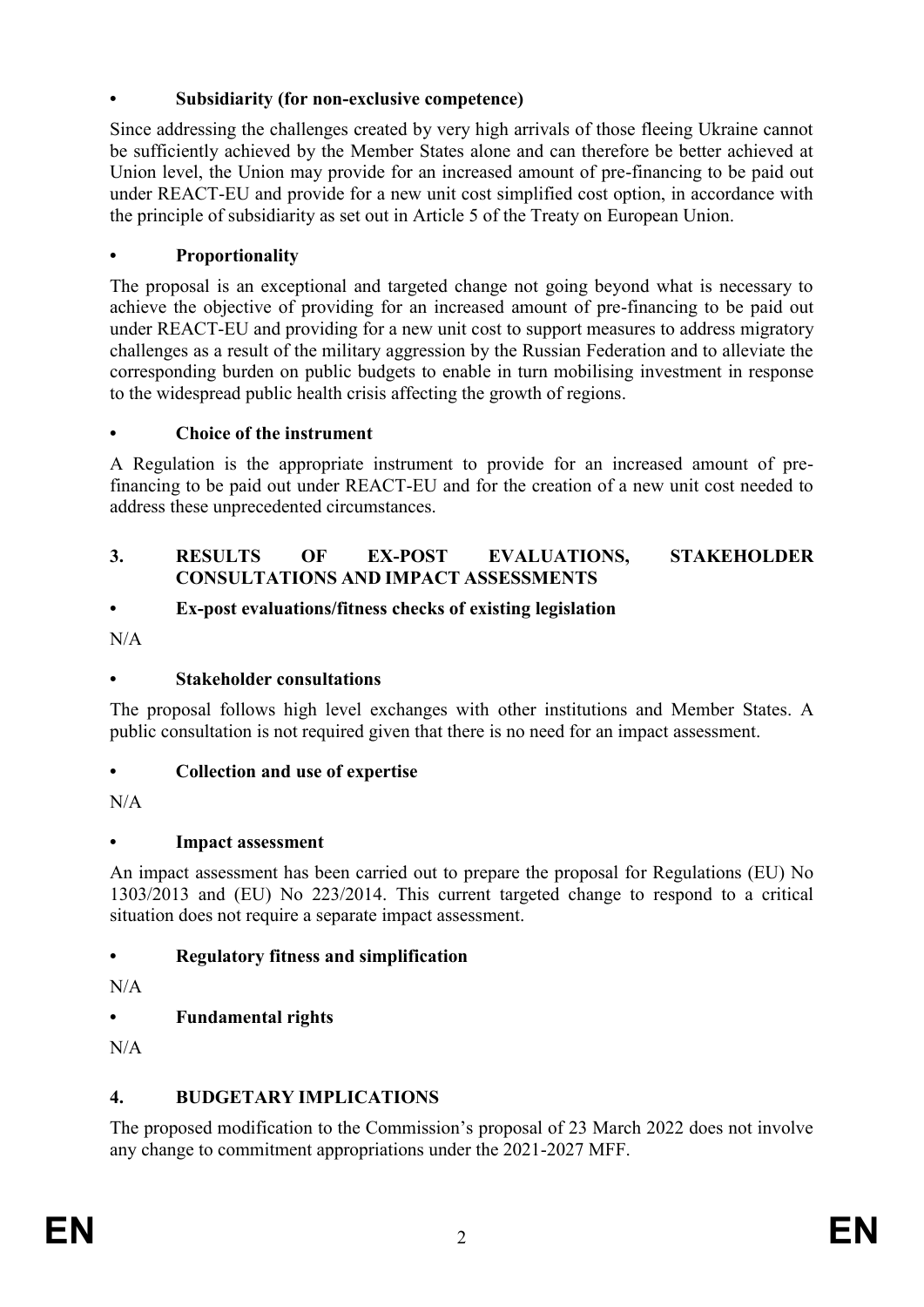The use of the new unit cost would facilitate an acceleration of the disbursement of funds.

# **5. OTHER ELEMENTS**

## **• Implementation plans and monitoring, evaluation and reporting arrangements**

The implementation of the measures will be monitored and reported upon in the framework of the general reporting mechanisms established in Regulations (EU) No 1303/2013 and (EU) No 223/2014.

## **• Explanatory documents (for directives)**

 $N/A$ 

## **• Detailed explanation of the specific provisions of the proposal**

The proposed modification to the Commission's proposal of 23 March 2022 provides for the creation of a new unit cost to support measures to address migratory challenges as a result of the military aggression by the Russian Federation.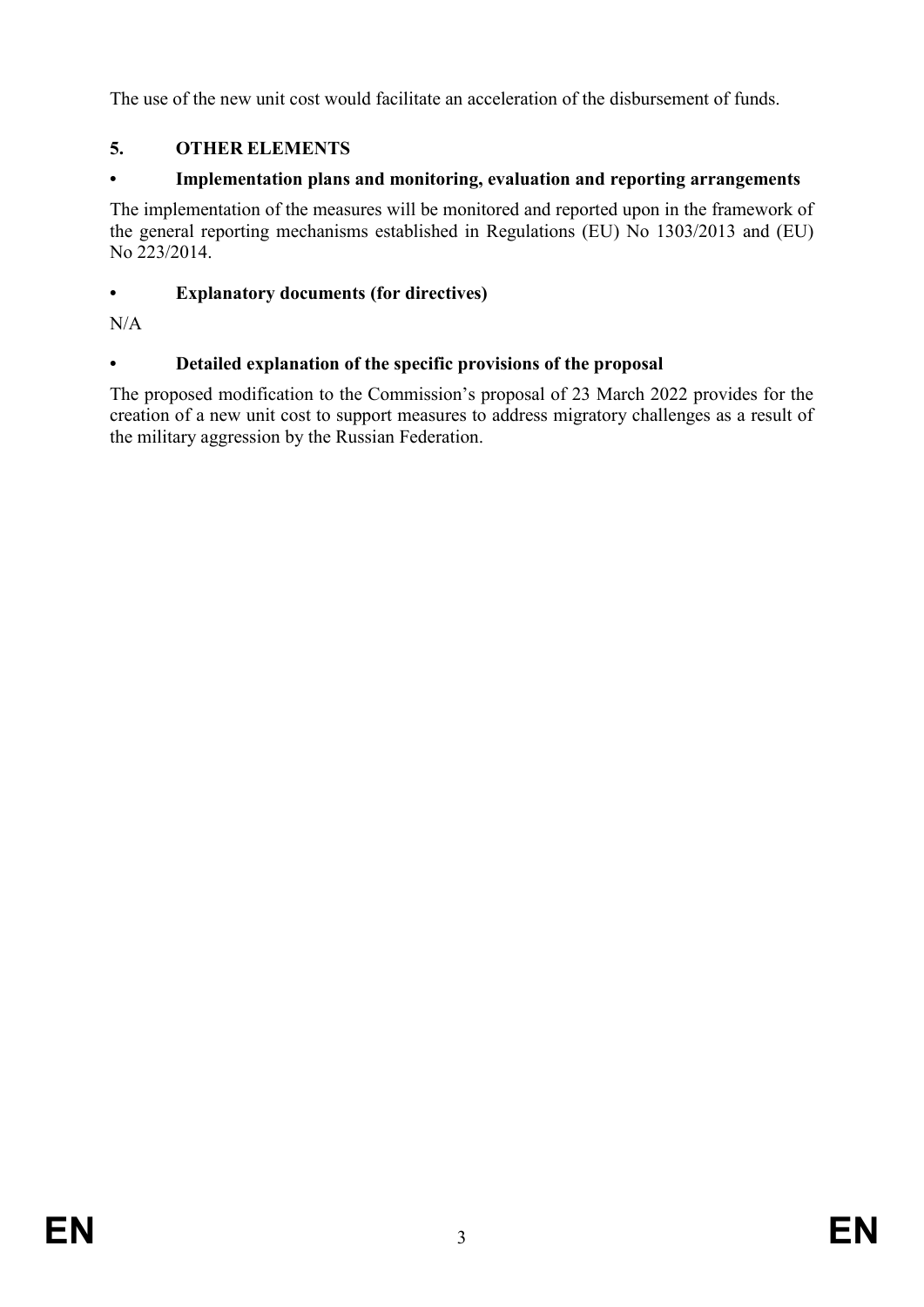2022/0096 (COD)

Amended proposal for a

### **REGULATION OF THE EUROPEAN PARLIAMENT AND OF THE COUNCIL**

#### **amending Regulation (EU) No 1303/2013 and Regulation (EU) No 223/2014 as regards increased pre-financing from REACT-EU resources**

Commission proposal COM(2022) 145 is amended as follows:

(1) the title is replaced by the following:

"REGULATION OF THE EUROPEAN PARLIAMENT AND OF THE COUNCIL

amending Regulation (EU) No 1303/2013 and Regulation (EU) No 223/2014 as regards increased pre-financing from REACT-EU resources and establishment of a unit cost"

(2) the following recital (5a) is inserted:

"Furthermore, with a view to simplifying the use of the European Structural and Investment Funds and reducing the administrative burden for Member State administrations and beneficiaries in the context of addressing migratory challenges resulting from the military aggression by the Russian Federation, a unit cost should be established. This unit cost should facilitate the financing of basic needs and support of persons granted temporary protection or other adequate protection under national law in accordance with Council Implementing Decision (EU) 2022/382<sup>1</sup> and Council Directive  $2001/55/EC^2$  in all Member States, where such a person is present during the 13 weeks since their arrival in the European Union. In accordance with the Commission's "Cohesion's Action for Refugees in Europe" (CARE) proposal of 8 March 2022, Member States may also apply this unit cost when making use of the possibility provided in [Article 98(4) of Regulation (EU) No 1303/2013] to finance such operations by the ERDF on the basis of the rules applicable to the ESF, including when this involves REACT-EU resources. In making use of the unit cost, Member States should ensure that they have the necessary arrangements in place to avoid double financing of the same costs."

- (3) in Article 1, the following point is inserted before point (1):
	- "(1) the following Article 68c is inserted:

*Article 68c* 

**Unit cost for operations addressing migratory challenges resulting from the military aggression by the Russian Federation**

 $\mathbf{1}$ <sup>1</sup> Council Implementing Decision (EU) 2022/382 of 4 March 2022 establishing the existence of a mass influx of displaced persons from Ukraine within the meaning of Article 5 of Directive 2001/55/EC, and having the effect of introducing temporary protection, OJ L 71, 4.3.2022, p. 1–6

<sup>&</sup>lt;sup>2</sup> Council Directive 2001/55/EC of 20 July 2001 on minimum standards for giving temporary protection in the event of a mass influx of displaced persons and on measures promoting a balance of efforts between Member States in receiving such persons and bearing the consequences thereof (OJ L 212, 7.8.2001, p. 12).